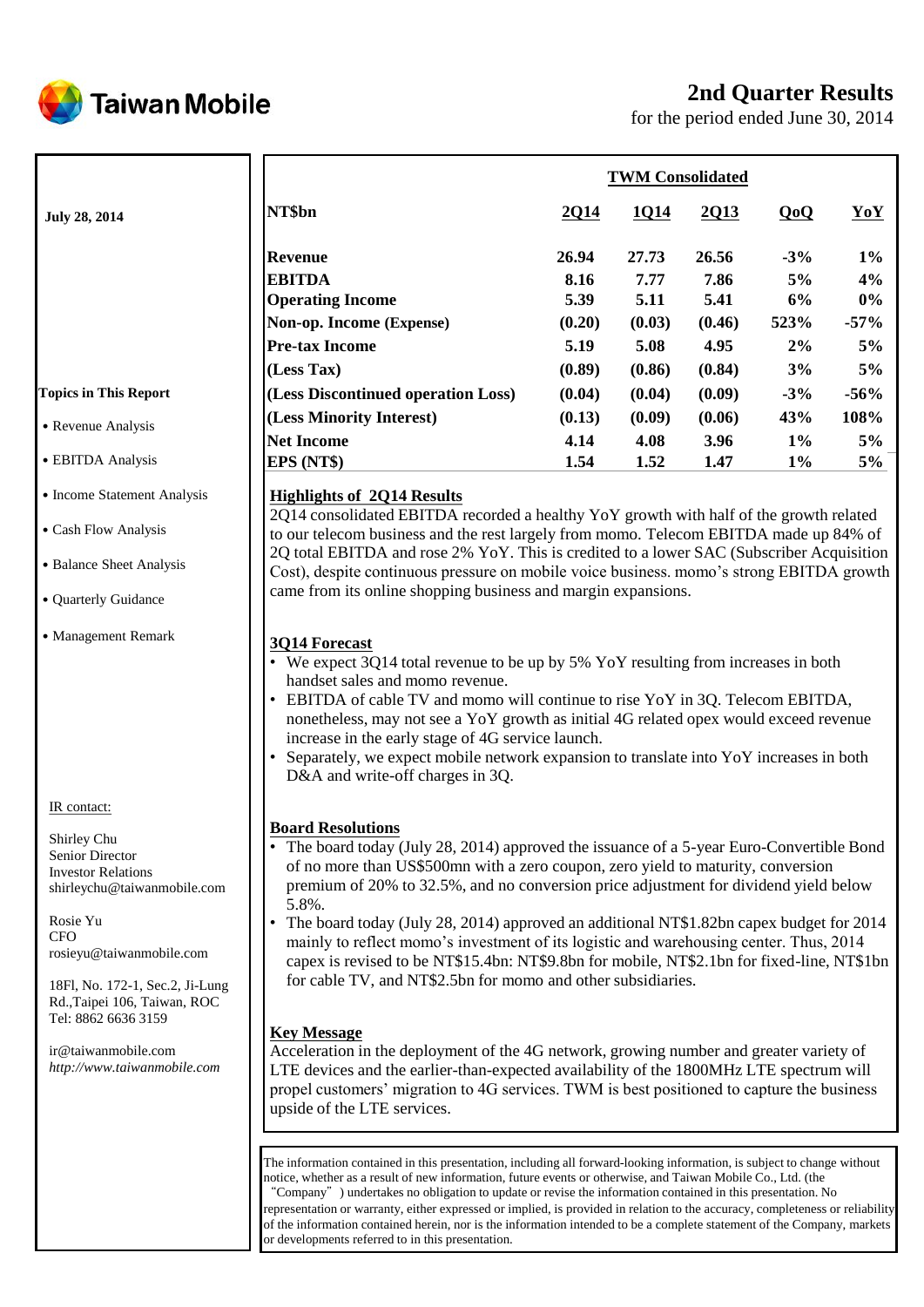

### **o I. Revenue Analysis**

### **Table 1. Key Operational Data**

| <b>Revenue (NT\$bn)</b>   | <b>2Q14</b> | 1Q14  | <b>2Q13</b> | QoQ    | YoY       |
|---------------------------|-------------|-------|-------------|--------|-----------|
| <b>Telecom</b>            | 19.73       | 20.53 | 20.18       | $-4%$  | $-2\%$    |
| Mobile Service            | 13.50       | 13.41 | 13.51       | 1%     | 0%        |
| Device Sales              | 4.46        | 5.24  | 4.72        | $-15%$ | $-6%$     |
| Fixed-line                | 0.84        | 0.83  | 0.88        | 1%     | $-5%$     |
| IDD                       | 0.43        | 0.47  | 0.55        | $-8\%$ | $-21%$    |
| ISR & Others              | 0.51        | 0.58  | 0.53        | $-12%$ | $-4%$     |
| <b>HBG</b>                | 1.58        | 1.58  | 1.55        | $0\%$  | 2%        |
| - Pay-TV related          | 1.09        | 1.09  | 1.07        | 0%     | 2%        |
| - Broadband               | 0.30        | 0.30  | 0.29        | 2%     | 6%        |
| - Content & others        | 0.18        | 0.19  | 0.19        | $-5%$  | $-3%$     |
| $\mathbf{mono}^1$         | 5.62        | 5.66  | 4.89        | $-1\%$ | 15%       |
| - TV shopping & catalogue | 1.98        | 2.22  | 2.16        | $-11%$ | $-8%$     |
| - Online shopping         | 3.52        | 3.35  | 2.66        | 5%     | 32%       |
| Other <sup>2</sup>        | 0.11        | 0.04  |             | 179%   | <b>NM</b> |

Note 1: momo announced the sale of its cosmetic stores and department store operations on March 28, 2014 and August 30, 2013, respectively. The related operating and non-operating results of the aforementioned business lines were reclassified retroactively as discontinued operations in the consolidated P&L and thus were not included in tables 1, 2 and 3.

Note 2: Other revenue primarily consists of rental income related to leases on commercial space owned by our 49.9%-held Taipei New Horizon Co., Ltd., which became a consolidated entity on Feb 21, 2014.

|                               | <b>2014</b> | <b>1014</b> | 2013  | QoQ    | YoY    |
|-------------------------------|-------------|-------------|-------|--------|--------|
| <b>Mobile Subscribers (K)</b> | 7.413       | 7.306       | 7.106 | $1\%$  | 4%     |
| - Data card                   | 569         | 544         | 453   | 5%     | 26%    |
| <b>Monthly Churn</b>          | 1.8%        | 2.0%        | 2.0%  |        |        |
| MOU(bn)                       | 3.18        | 3.29        | 3.81  | $-3\%$ | $-17%$ |
| Pay-TV Subs (K)               | 586         | 585         | 582   | $0\%$  | $1\%$  |
| Cable Broadband Subs (K)      | 185         | 182         | 176   | 1%     | 5%     |
| DTV Subs (K)                  | 152         | 141         | 98    | 8%     | 55%    |

| NT\$                                                 | <b>2014</b> | <b>1014</b> | <b>2Q13</b> | QoQ   | YoY   |
|------------------------------------------------------|-------------|-------------|-------------|-------|-------|
| <b>Wireless</b><br>ARPU-postpaid<br>(residual value) | 837         | 831         | 829         | $1\%$ | $1\%$ |
| <b>Cable MSO</b>                                     |             |             |             |       |       |
| <b>Basic TV ARPU</b>                                 | 494         | 495         | 493         | 0%    | 0%    |
| <b>Broadband ARPU</b>                                | 546         | 543         | 544         | 1%    | 0%    |
| <b>DTV ARPU</b>                                      | 133         | 137         | 140         | $-3%$ | $-5%$ |
| Blended ARPU <sup>1</sup>                            | 796         | 791         | 779         | 1%    | 2%    |

1. Cable TV & broadband related revenue (excluding content agency) divided by CATV subscriber number

### *Telecom:*

Under the relative fair value method, 2Q14 mobile service revenue was flat YoY as the increase in the wireless data revenue was offset by the decline in the mobile voice revenue resulting from MOU drops. Having said that, mobile data adoption still reached 58% of the postpaid installed base at the end of 2Q14, rising from 48% a year ago. As a result, mobile broadband revenue rose 20% YoY for the quarter.

Under the relative fair value method, device sales declined QoQ and YoY due to, respectively, a decrease in the sale volume of the bundled handsets and the sales mix shifting to low-end smartphones in 2Q14.

IDD revenue decline came largely from pricing competition from type II smaller players.

## *Cable:*

Pay-TV related revenue reported a 2% YoY growth benefiting from the continuing increases in digital TV service adoption and organic growth in basic TV subscriptions.

Broadband revenue maintained a mid-single digit YoY growth on the back of a steady increase in the cable internet subscriber base.

DTV ARPU was down QoQ and YoY due to a higher customer mix of promotional basic HD programs, which was offered to new household subscribers as a means to boost DTV penetration rate. However, blended ARPU still grew 2% YoY as a result of our upselling strategy.

### *momo*

momo's revenue increase was mainly due to a solid 32% YoY growth in the online shopping business.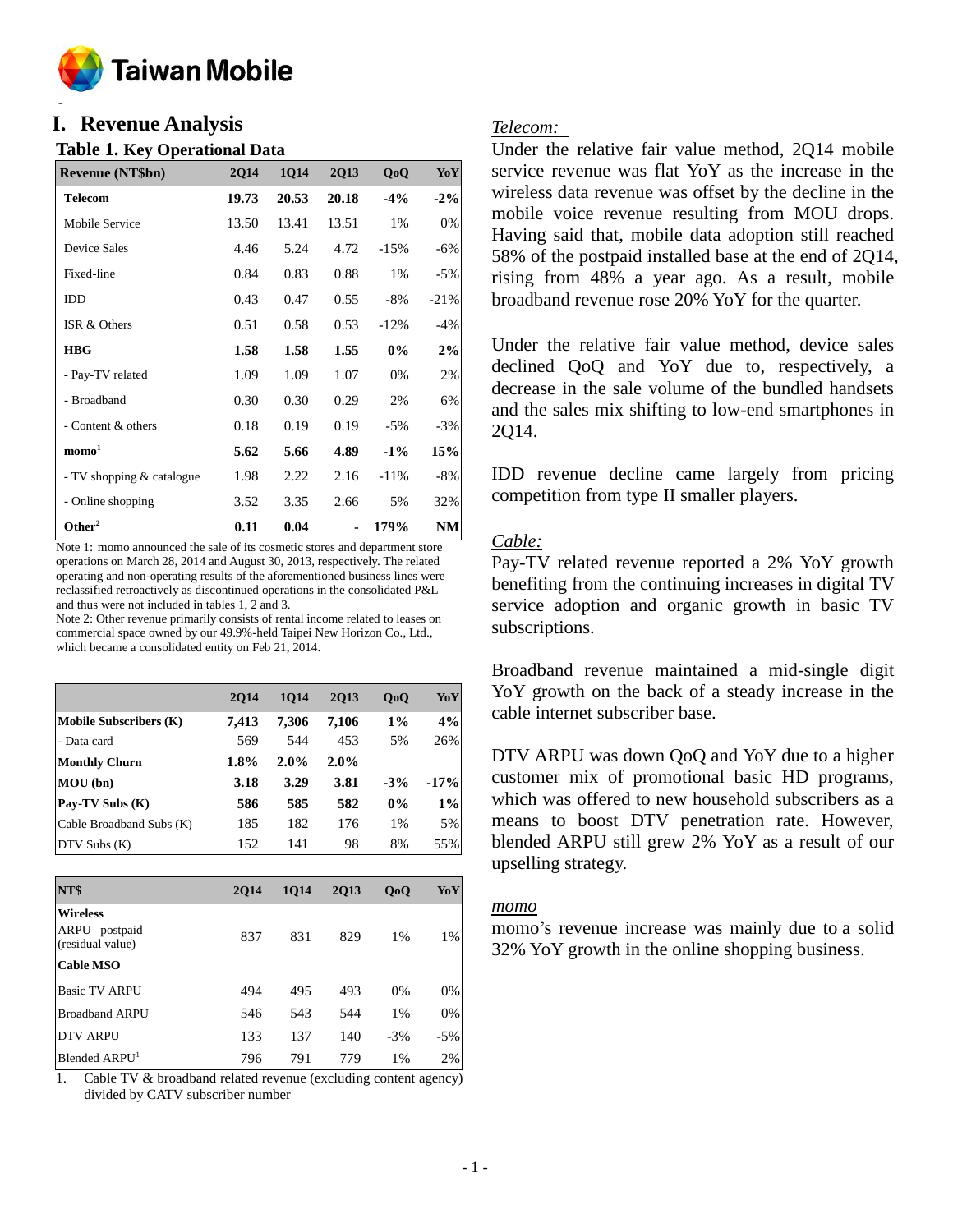

# **II. EBITDA Analysis**

#### **Table 2. EBITDA Breakdown**

| NT\$bn                | 2Q14  | 1Q14  | <b>2Q13</b> | QoQ                            | YoY                     |
|-----------------------|-------|-------|-------------|--------------------------------|-------------------------|
| <b>EBITDA</b>         | 8.16  | 7.77  | 7.86        | 5%                             | 4%                      |
| - Telecom             | 6.85  | 6.57  | 6.74        | 4%                             | 2%                      |
| $-$ HBG               | 0.86  | 0.86  | 0.83        | $0\%$                          | 3%                      |
| $-$ momo <sup>1</sup> | 0.39  | 0.32  | 0.28        | 22%                            | 43%                     |
| - others              | 0.06  | 0.02  |             | 146%                           | <b>NM</b>               |
| Margin                | 30.3% | 28.0% |             | $29.6\% +2.3$ ppts $+0.7$ ppts |                         |
| - Telecom             | 34.7% | 32.0% |             | 33.4% +2.7ppts +1.4ppts        |                         |
| $- HBG$               | 54.3% | 54.5% | 53.6%       |                                | $-0.2$ ppts $+0.6$ ppts |
| - momo                | 7.0%  | 5.7%  | 5.6%        |                                | $+1.3$ ppts $+1.4$ ppts |
| - others              | 53.9% | 61.2% |             | $-7.2$ ppts                    | $\rm{NM}$               |
| D&A                   | 2.77  | 2.66  | 2.44        | 4%                             | 13%                     |
| - Telecom             | 2.46  | 2.38  | 2.21        | 4%                             | 11%                     |
| $-$ HBG               | 0.20  | 0.19  | 0.16        | 2%                             | 19%                     |
| $-$ momo <sup>1</sup> | 0.03  | 0.03  | 0.03        | 0%                             | 23%                     |
| - others              | 0.04  | 0.02  | $- -$       | 125%                           | <b>NM</b>               |
| <b>EBIT</b>           | 5.39  | 5.11  | 5.41        | 6%                             | $0\%$                   |
| - Telecom             | 4.39  | 4.19  | 4.52        | 5%                             | $-3%$                   |
| $-$ HBG               | 0.66  | 0.67  | 0.67        | $-1\%$                         | $0\%$                   |
| - $momo1$             | 0.36  | 0.29  | 0.25        | 24%                            | 45%                     |
| - others              | 0.02  | 0.01  |             | 203%                           | <b>NM</b>               |

Note 1: momo announced the sale of its cosmetic stores and department store operations on March 28, 2014 and August 30, 2013, respectively. The related operating and non-operating results of the aforementioned business lines were reclassified retroactively as discontinued operations in the consolidated P&L and thus were not included in tables 1, 2 and 3.

Note 2: The combined total of telecom, HBG, momo and others does not equal the consolidated total of each account due to minor adjustments and eliminations.

### **Table 3. Non-operating Item**

|                                     | -           |             |        |                |        |
|-------------------------------------|-------------|-------------|--------|----------------|--------|
| NT\$bn                              | <b>2014</b> | <b>1014</b> | 2013   | 0 <sub>0</sub> | YoY    |
| <b>Non-Operating</b>                | (0.20)      | (0.03)      | (0.46) | 523%           | $-57%$ |
| -Net Interest Income<br>(Expense)   | (0.12)      | (0.13)      | (0.06) | $-7%$          | 109%   |
| - Write-off Loss                    | (0.09)      | (0.07)      | (0.43) | 20%            | $-79%$ |
| -Gains from the Sale<br>of Property | 0.00        | 0.16        | 0.00   | NM             | NΜ     |
| -Others                             | 0.01        | 0.01        | 0.03   | -30%           | $-69%$ |

Note 1: momo announced the sale of its cosmetic stores and department store operations on March 28, 2014 and August 30, 2013, respectively. The related operating and non-operating results of the aforementioned business lines were reclassified retroactively as discontinued operations in the consolidated P&L and thus were not included in tables 1, 2 and 3.

### EBITDA Analysis

For 2Q14, consolidated EBITDA grew YoY driven by EBITDA increases from all business lines. The sequential increase was largely due to growth in telecom EBITDA.

Telecom EBITDA increased YoY in 2Q14 mainly resulting from a contained SAC, despite continuous pressure on mobile voice business. Its QoQ growth was aided by a reduction in subsidy expenditure related to a lower sale volume of bundled handsets.

In 2Q14, rising revenues in HBG's broadband and DTV businesses supported its EBIDTA YoY increase. D&A expense increase was due to a rising depreciation expense from more digital set-top-box procurements.

In 2Q14, momo's EBITDA in the online shopping business grew around 72% YoY credited to a better product mix and margin expansions. EBITDA in the TV home shopping service grew by 11% due to cost cutting measures. Thus, momo's EBITDA increased by 43% YoY in 2Q14, even higher than the 35% YoY rise a quarter ago. Its EBITDA margin also expanded to 7.0% for the quarter from 5.6% during the same period last year.

#### Non-Operating Item Analysis

2Q14 non-operating expense rose QoQ as a result of a one-off disposal gain from an unused parcel of land in 1Q14. Despite a higher interest expense, a lesser assets write-off loss in 2Q14 led to a YoY decline in non-operating loss.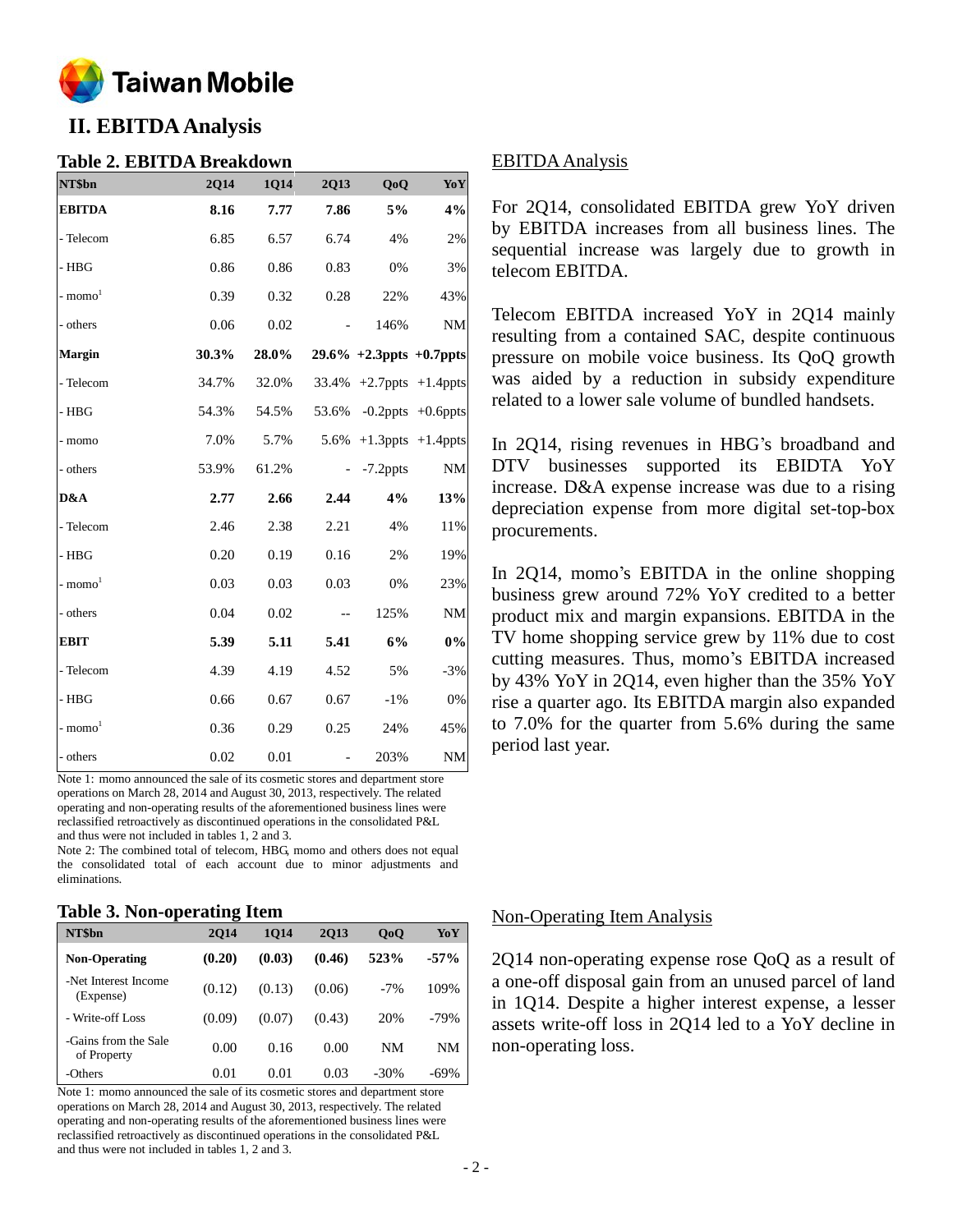

# **III. Income Statement Analysis**

## **Table 4. 2Q14 Consolidated Results vs. Forecast**

| NT\$bn                                           | <b>2Q14</b> | YoY         | $%$ of<br><b>2Q14</b><br><b>Forecast</b> |
|--------------------------------------------------|-------------|-------------|------------------------------------------|
| <b>Revenue</b>                                   | 26.94       | $1\%$       | 95%                                      |
| <b>Operating Cost</b>                            | 17.33       | 3%          | 92%                                      |
| <b>Operating Expense</b>                         | 4.24        | $-4%$       | 92%                                      |
| <b>Operating Income</b>                          | 5.39        | $0\%$       | 112%                                     |
| Non-op. Income (Expense)                         | (0.20)      | $-57%$      | 45%                                      |
| Pre-tax Income                                   | 5.19        | 5%          | 118%                                     |
| (Less Tax)                                       | (0.89)      | 5%          | 127%                                     |
| (Discontinued Operations &<br>Minority Interest) | (0.17)      | 12%         | 139%                                     |
| <b>Net Income</b>                                | 4.14        | 5%          | 116%                                     |
| EPS (NT\$)                                       | 1.54        | 5%          | 116%                                     |
| <b>EBITDA</b>                                    | 8.16        | $4\%$       | 105%                                     |
| <b>EBITDA</b> margin                             | 30.3%       | $+0.7$ ppts |                                          |

## Income Statement Analysis

### *YoY Analysis*

For 2Q14, the revenue's YoY increase of 1% was due to growth in momo's revenue, which more than offset declines in device sales and IDD revenue. EBITDA grew 4% YoY largely as a result of expense discipline in the telecom division and profit growth from momo. Although the rising D&A expense resulting from the expanding telecom and CATV businesses weighed on TWM's EBIT for the quarter, a lower non-operating expense boosted net income to increase 5% from a year ago.

### *Guidance Achievement Rate Analysis*

The lower-than-expected revenue was mainly due to a handset sales shortfall resulting from weaker demand for high-end smartphones. Having said that, consolidated EBITDA still exceeded our guidance by 5% due to lower-than-expected telecom opex and higher-than-expected profit from momo. Non-operating expenses, namely write-offs and interesting expenses, also came in lower than forecast. As such, 2Q14 net income was ahead of our forecast by 16%.

.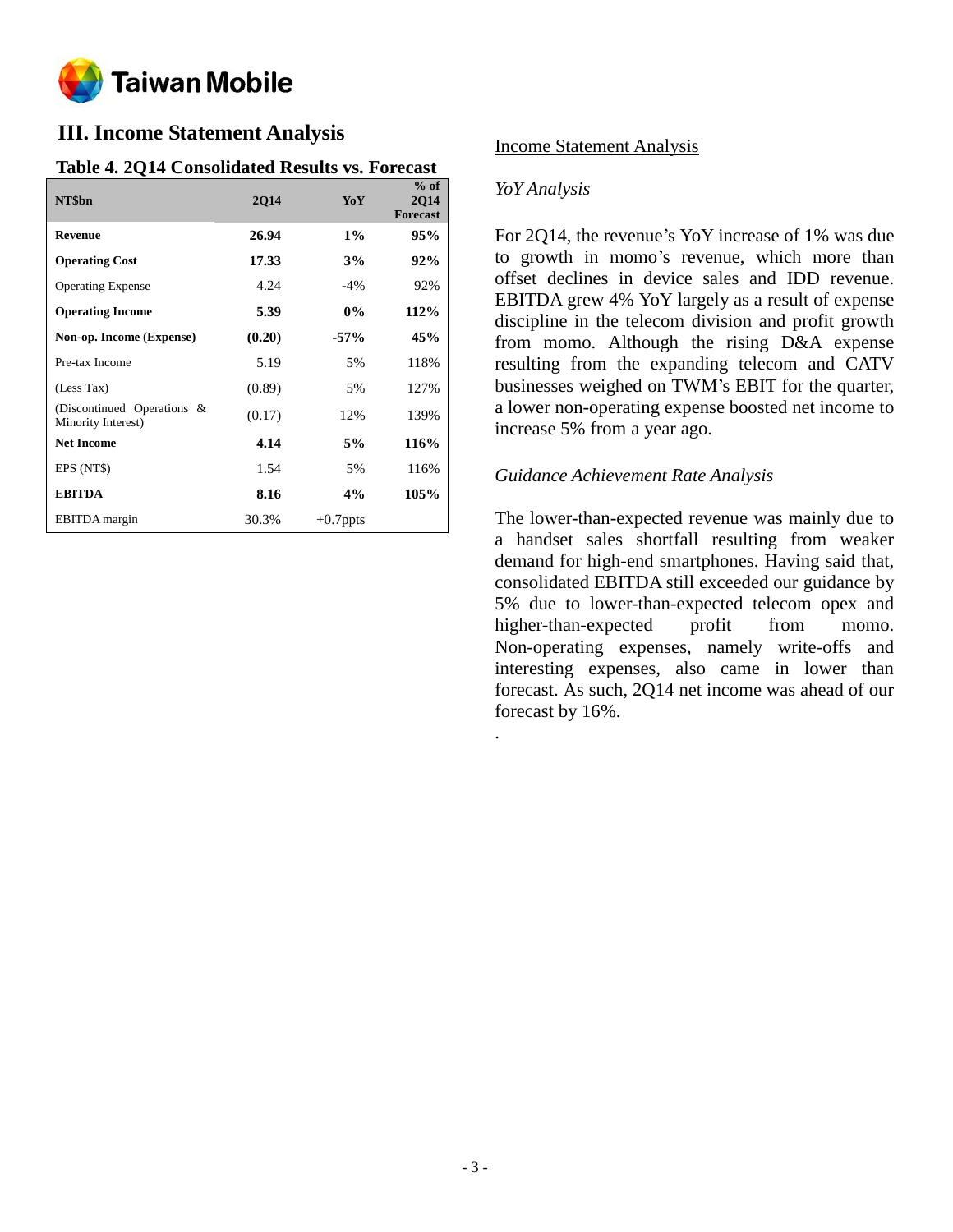

# **IV. Cash Flow Analysis**

### **Table 5. Cash Flow**

| NT\$bn                                          | 2Q14    | 1Q14   | 2Q13   |
|-------------------------------------------------|---------|--------|--------|
| <b>Total Op Sources/(Uses)</b>                  | 6.68    | 6.84   | 7.42   |
| Pre-tax Income                                  | 5.15    | 5.03   | 4.84   |
| Depreciation                                    | 2.37    | 2.35   | 2.16   |
| Amortization                                    | 0.40    | 0.32   | 0.31   |
| Changes in Working Capital                      | (1.54)  | (0.99) | (0.47) |
| <b>Asset Write-off Add-backs</b>                | 0.09    | 0.07   | 0.43   |
| Other Add-backs                                 | 0.21    | 0.06   | 0.14   |
| <b>Net Investing Sources/(Uses)</b>             | (4.79)  | (0.99) | (5.12) |
| Capex <sup>1</sup>                              | (4.78)  | (2.27) | (2.71) |
| Divestments (Acquisitions)                      | 0.04    | (0.11) | (1.38) |
| <b>Other Financial Assets</b><br>(Increase) $2$ | (0.07)  | 0.18   | (0.01) |
| Cash from Consolidation of<br>Subsidiary        | 0.00    | 1.19   | 0.00   |
| Refundable Deposit (Increase)                   | (0.01)  | (0.01) | (1.04) |
| Others                                          | 0.02    | 0.02   | 0.02   |
| <b>Net Financing Sources/(Uses)</b>             | (4.07)  | (5.63) | 2.90   |
| Short-Term Borrowings                           | (11.47) | (6.76) | (2.65) |
| Long-Term Bank Loan                             | 7.00    | 3.00   |        |
| <b>Commercial Paper Payable</b><br>Increase     | 0.80    | (1.90) |        |
| Dividend Payment to Minority<br>Interest        | (0.22)  |        | (0.25) |
| <b>Interest Payment</b>                         | (0.17)  | (0.09) | (0.00) |
| Dispose of investment in<br><b>Subsidiaries</b> |         | 0.14   |        |
| Corporate Bond Payable                          |         |        | 5.80   |
| Others                                          | (0.01)  | (0.03) | 0.01   |
| <b>Net Cash Position Chg.</b>                   | (2.18)  | 0.22   | 5.20   |

1. Inclusive of prepayments for equipment and the acquisition of computer software & other intangible assets

Mainly time deposits with durations of over 3 months

#### **Table 6. Capex & FCF**

| NT\$bn                | <b>2014</b> | <b>1014</b> | <b>2Q13</b> |
|-----------------------|-------------|-------------|-------------|
| <b>Cash Capex</b>     | 4.78        | 2.27        | 2.71        |
| - Mobile              | 2.02        | 1.59        | 2.06        |
| - Fixed-line          | 0.44        | 0.32        | 0.40        |
| - Cable MSO           | 0.14        | 0.34        | 0.21        |
| - momo & other        | 2.18        | 0.02        | 0.04        |
| % of Revenue          | 18%         | 8%          | 10%         |
| <b>Free Cash Flow</b> | 1.90        | 4.57        | 4.70        |

### Cash Flow Analysis

Despite a higher pre-tax income in 2Q14, the operating cash inflow decreased slightly QoQ mainly due to a corporate income tax payment made in the quarter. Compared to a year ago, larger advanced receipts/other payables booked in 2Q13 resulted in a higher operating cash inflow.

The 2Q14 net investing cash outflow was mainly a NT\$4.78bn cash capex, explained in the following section. For the same period a year ago, some cash outflowed due to capital injections into our subsidiaries and investees and momo's NT\$1bn investment in bond funds. In addition, a NT\$1bn refundable deposit was paid to the NCC for the 4G auction held in 3Q13.

The main financing activity in 2Q14 was raising a NT\$7bn 2-year bank loan and a NT\$0.8bn commercial paper to repay the NT\$11.47bn short-term borrowing. In addition, a NT\$0.22bn cash dividend payment to minority shareholders was made by momo in 2Q14.

#### Capex and Free Cash Flow Analysis

The 2Q14 net investing cash outflow was mainly a NT\$4.78bn cash capex, comprising of 1) 4G network roll-out, 2) momo's logistic and warehousing center 3) Taipei New Horizon's project payments.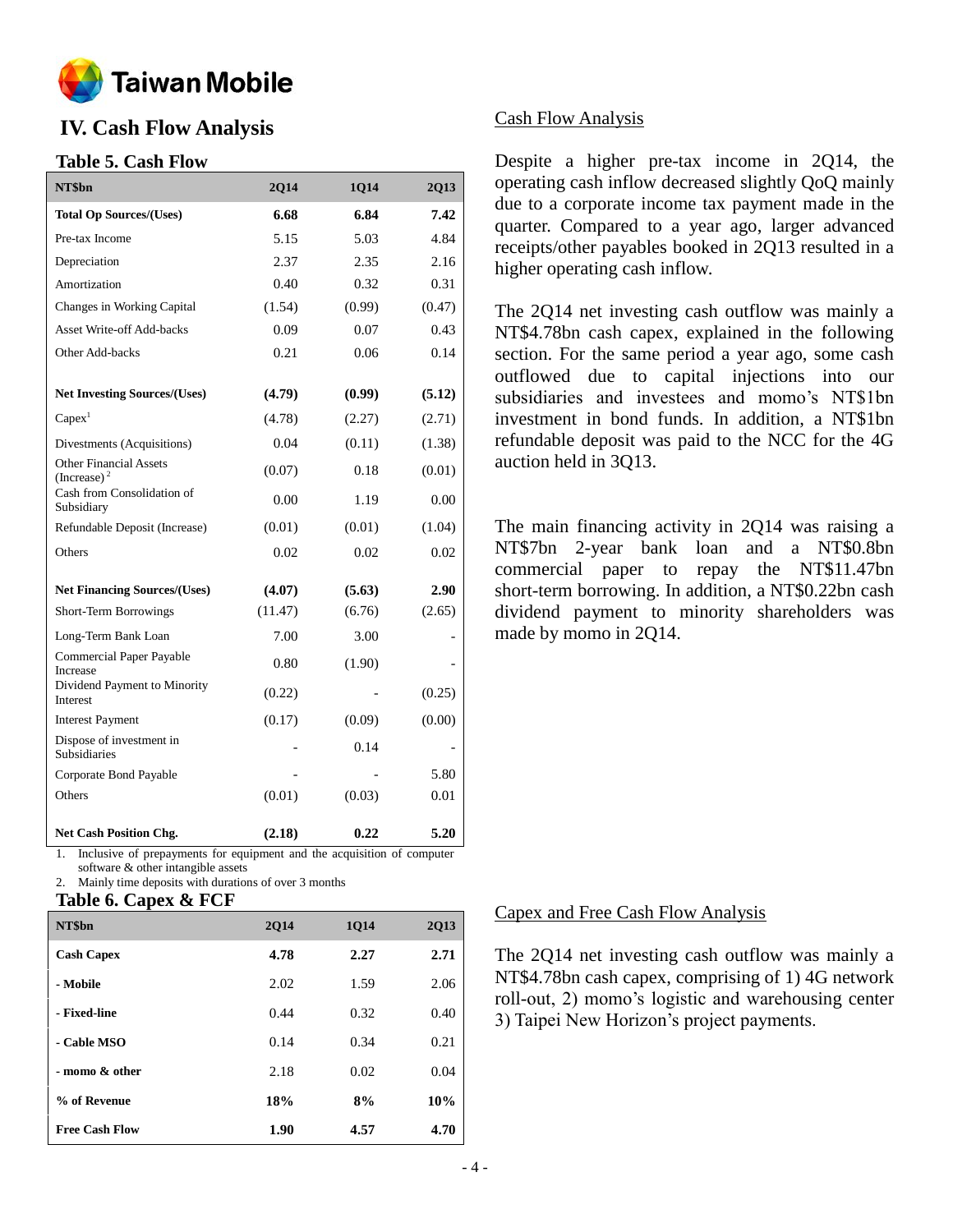

## **V. Balance Sheet Analysis**

### **Table 7. Balance Sheet**

| NT\$bn                                                                                                    | <b>2Q14</b> | 1Q14    | 2Q13    |
|-----------------------------------------------------------------------------------------------------------|-------------|---------|---------|
| <b>Total Assets</b>                                                                                       | 143.08      | 142.93  | 111.81  |
| <b>Current Assets</b>                                                                                     | 26.81       | 28.54   | 31.74   |
| - Cash & Cash Equivalents                                                                                 | 6.00        | 8.18    | 11.28   |
| - Accounts Receivable                                                                                     | 14.33       | 14.15   | 13.00   |
| - Inventories                                                                                             | 3.06        | 2.94    | 3.18    |
| - Other Current Assets                                                                                    | 3.42        | 3.27    | 4.28    |
| Non-current Assets                                                                                        | 116.27      | 114.39  | 80.08   |
| - Long-Term Investment                                                                                    | 2.57        | 2.47    | 3.27    |
| - Property and Equipment                                                                                  | 45.27       | 42.81   | 42.38   |
| - Concession                                                                                              | 39.70       | 40.02   | 4.11    |
| - Other Non-current Assets                                                                                | 28.73       | 29.09   | 30.32   |
| <b>Liabilities</b>                                                                                        | 89.70       | 78.51   | 61.36   |
| <b>Current Liabilities</b>                                                                                | 55.39       | 49.62   | 42.31   |
| - ST Debt/Commercial Paper Payable                                                                        | 15.88       | 25.55   | 4.77    |
| - Other Current Liabilities                                                                               | 39.51       | 24.06   | 37.54   |
| Non-current Liabilities                                                                                   | 34.31       | 28.89   | 19.05   |
| - Long-Term Borrowings                                                                                    | 29.08       | 23.08   | 14.79   |
| - Other Non-current Liabilities                                                                           | 5.23        | 5.81    | 4.26    |
| <b>Shareholders' Equity</b>                                                                               | 53.38       | 64.42   | 50.46   |
| -Paid-in Capital                                                                                          | 34.21       | 34.21   | 34.21   |
| -Capital Surplus                                                                                          | 12.48       | 12.48   | 12.43   |
| -Legal Reserve                                                                                            | 21.54       | 19.26   | 19.26   |
| -Un-appropriated Earnings                                                                                 | 4.83        | 6.61    | 6.61    |
| -Treasury Shares                                                                                          | (31.08)     | (31.08) | (31.08) |
| -Retained Earnings & Others*<br>* Including YTD profits, non-controlling interest and other equity items. | 11.40       | 22.94   | 9.02    |

## **Table 8. Ratios**

|                                   | <b>2014</b> | <b>1014</b> | 2013 |
|-----------------------------------|-------------|-------------|------|
| <b>Current Ratio</b>              | 48%         | 58%         | 75%  |
| <b>Interest Coverage (x)</b>      | 36.9        | 34.5        | 60.2 |
| <b>Net Debt (Cash) to Equity</b>  | 73%         | 63%         | 16%  |
| Net Debt $(Cash)$ to EBITDA $(x)$ | 1.22.       | 1.30        | 0.27 |
| <b>ROE</b> (annualized)           | 33%         | 27%         | 32%  |
| <b>ROA</b> (annualized)           | 12%         | 12%         | 14%  |

### Assets

In 2Q14, cash balance decreased QoQ resulting from a higher cash capex. Compared to a year ago, cash level was lower because we raised NT\$5.8bn from corporate bond issuance during the same period last year.

The QoQ increase in long-term investment in 2Q was due to momo's new TV home shopping joint venture in Thailand with the related cash outflow occurring a quarter ago.

The sequential increase in PP&E mainly came from adding 4G equipment & momo's NT\$1.71bn spending to build its logistic and warehousing center.

We note that TNH has been consolidated into TWM's financials since Feb. 21, 2014. The YoY increase in concession was a reflection of TNH's NT\$7.4bn superficies granted by the government and the NT\$29bn 4G spectrum fee paid in 4Q13.

## Liabilities & Shareholders' Equity

Compared to a year ago, TWM's net debt increased by NT\$30bn in 2Q14 mainly attributed to the LTE spectrum acquired in 4Q13. But the Company managed to reduce the debt level sequentially.

The QoQ increase in other current liabilities was due to the \$15.06bn cash dividends payable paid on July 18, 2014.

## Ratio Analysis

Current ratio fell sequentially due to dividends payable in 2Q14. ROE improved from 1Q14 due to fewer shareholders' equity at the end of 2Q14 after dividend declarations.